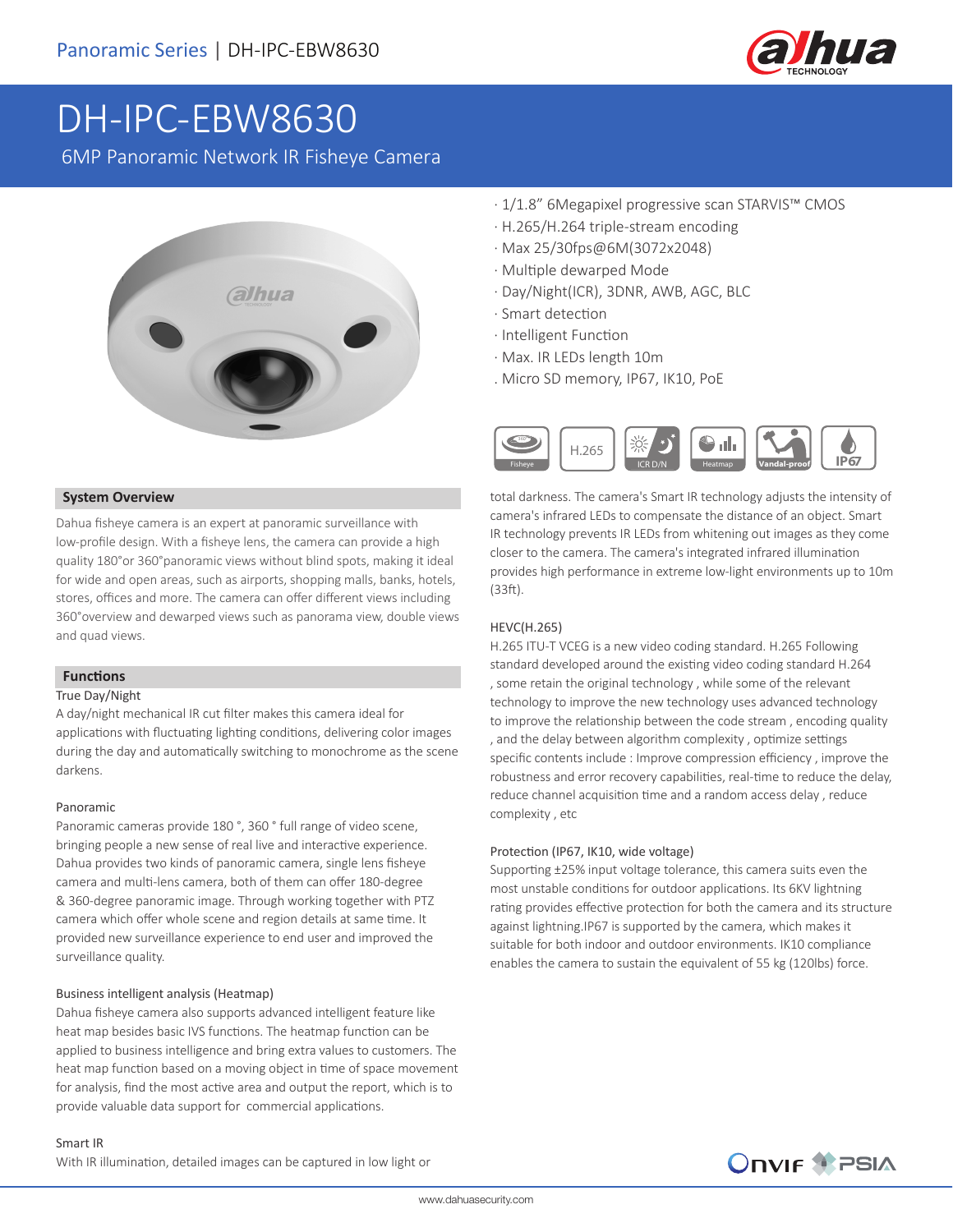### Panoramic Series | DH-IPC-EBW8630

#### **Technical Specification**

Frame Rate

Bit Rate Control CBR/VBR

Bit Rate H.265: 3Kbps~ 9984Kbps H.264: 8Kbps~ 16384Kbps

| Camera                          |                                                                                                                             |                      |                       |                     |
|---------------------------------|-----------------------------------------------------------------------------------------------------------------------------|----------------------|-----------------------|---------------------|
| Image Sensor                    | 1/1.8" 6Megapixel progressive scan CMOS                                                                                     |                      |                       |                     |
| <b>Effective Pixels</b>         | 3072(H)x2048(V)                                                                                                             |                      |                       |                     |
| RAM/ROM                         | 1024MB/128MB                                                                                                                |                      |                       |                     |
| <b>Scanning System</b>          | Progressive                                                                                                                 |                      |                       |                     |
| <b>Electronic Shutter Speed</b> | Auto/Manual, 1/3~1/100000s                                                                                                  |                      |                       |                     |
| Minimum Illumination            | 0.002Lux/F2.0( Color,1/3s,30IRE)<br>0.02Lux/F2.0( Color, 1/30s, 30IRE)<br>OLux/F2.0(IR on)                                  |                      |                       |                     |
| S/N Ratio                       | More than 50dB                                                                                                              |                      |                       |                     |
| <b>IR Distance</b>              | Distance up to 10m(33ft)                                                                                                    |                      |                       |                     |
| IR On/Off Control               | Auto/ Manual                                                                                                                |                      |                       |                     |
| <b>IR LEDS</b>                  | 3                                                                                                                           |                      |                       |                     |
| Lens                            |                                                                                                                             |                      |                       |                     |
| Lens Type                       | Fixed                                                                                                                       |                      |                       |                     |
| Mount Type                      | Board-in                                                                                                                    |                      |                       |                     |
| Focal Length                    | 1.7 <sub>mm</sub>                                                                                                           |                      |                       |                     |
| Max. Aperture                   | F2.0                                                                                                                        |                      |                       |                     |
| Angle of View                   | H: 180°, V:180°                                                                                                             |                      |                       |                     |
| Optical Zoom                    | N/A                                                                                                                         |                      |                       |                     |
| <b>Focus Control</b>            | Fixed                                                                                                                       |                      |                       |                     |
| <b>Close Focus Distance</b>     | N/A                                                                                                                         |                      |                       |                     |
| <b>DORI Distance</b>            | Detect<br>28m(92ft)                                                                                                         | Observe<br>11m(36ft) | Recognize<br>6m(19ft) | Identify<br>3m(9ft) |
| Pan/Tilt/Rotation               |                                                                                                                             |                      |                       |                     |
| Pan/Tilt/Rotation Range         | N/A                                                                                                                         |                      |                       |                     |
| Intelligence                    |                                                                                                                             |                      |                       |                     |
| <b>IVS</b>                      | Tripwire, Intrusion                                                                                                         |                      |                       |                     |
| Advanced Intelligent Functions  | Heat Map                                                                                                                    |                      |                       |                     |
| Video                           |                                                                                                                             |                      |                       |                     |
| Compression                     | H.265/H.264                                                                                                                 |                      |                       |                     |
| <b>Streaming Capability</b>     | 3 Streams                                                                                                                   |                      |                       |                     |
| Resolution                      | 6M(3072×2048)/4M(2048x2048)/3M(2048x1536)/<br>UXGA(1600x1200)/ 1.3M(1280x960)/<br>D1(704×576/704×480)/ CIF(352×288/352×240) |                      |                       |                     |

Main Stream: 6M(1~25/30fps) Sub Stream: D1(1 ~ 25/30fps) Third Stream:  $1.3M(1 \approx 25/30$ fps)

| White Balance                                 | Auto/Natural/Street Lamp/Outdoor/Manual                                                                                           |
|-----------------------------------------------|-----------------------------------------------------------------------------------------------------------------------------------|
| Gain Control                                  | Auto/Manual                                                                                                                       |
| <b>Noise Reduction</b>                        | 3D DNR                                                                                                                            |
| <b>Motion Detetion</b>                        | Off / On (4 Zone, Rectangle)                                                                                                      |
| Region of Interest                            | Off / On (4 Zone)                                                                                                                 |
| <b>Electronic Image</b><br>Stabilization(EIS) | N/A                                                                                                                               |
| Smart IR                                      | Support                                                                                                                           |
| Defog                                         | Support                                                                                                                           |
| Digital Zoom                                  | 16x                                                                                                                               |
| Flip                                          | N/A                                                                                                                               |
| Mirror                                        | N/A                                                                                                                               |
| Privacy Masking                               | Off / On (4 Area, Rectangle)                                                                                                      |
| Audio                                         |                                                                                                                                   |
| Compression                                   | G.711a/G.711Mu/AAC/ G.726                                                                                                         |
| Network                                       |                                                                                                                                   |
| Ethernet                                      | RJ-45 (100/1000Base-T)                                                                                                            |
| Protocol                                      | HTTP;HTTPs;TCP;ARP;RTSP;RTP;UDP;SMTP;FTP;DHC<br>P;DNS;DDNS;PPPOE;IPv4/v6;QoS;UPnP;NTP;Bonjour<br>;802.1x;Multicast;ICMP;IGMP;SNMP |
| Interoperability                              | ONVIF, PSIA, CGI                                                                                                                  |
| <b>Streaming Method</b>                       | Unicast / Multicast                                                                                                               |
| Max. User Access                              | 10 Users/20 Users                                                                                                                 |
| <b>Edge Storage</b>                           | NAS<br>Local PC for instant recording<br>Mirco SD card 128GB                                                                      |
| Web Viewer                                    | IE, Chrome, Firefox, Safari                                                                                                       |
| Management Software                           | Smart PSS, DSS, Easy4ip                                                                                                           |
| Smart Phone                                   | IOS, Android                                                                                                                      |
| Certifications                                |                                                                                                                                   |
| Certifications                                | CE (EN 60950:2000)<br>UL:UL60950-1<br>FCC: FCC Part 15 Subpart B                                                                  |
| Interface                                     |                                                                                                                                   |
| Video Interface                               | N/A                                                                                                                               |
| Audio Interface                               | 1/1 channel In/Out, 1 Built-in Mic                                                                                                |
| <b>RS485</b>                                  | N/A                                                                                                                               |
| Alarm                                         | 2 channel In: 5mA 5VDC<br>2 channel Out: 1A 30VDC / 0.5A 50VAC                                                                    |
| Electrical                                    |                                                                                                                                   |
| Power Supply                                  | DC12V, PoE (802.3af)(Class 0)                                                                                                     |
| Power Consumption                             | <12W                                                                                                                              |
|                                               |                                                                                                                                   |

Day/Night Auto(ICR) / Color / B/W BLC Mode BLC / HLC / DWDR